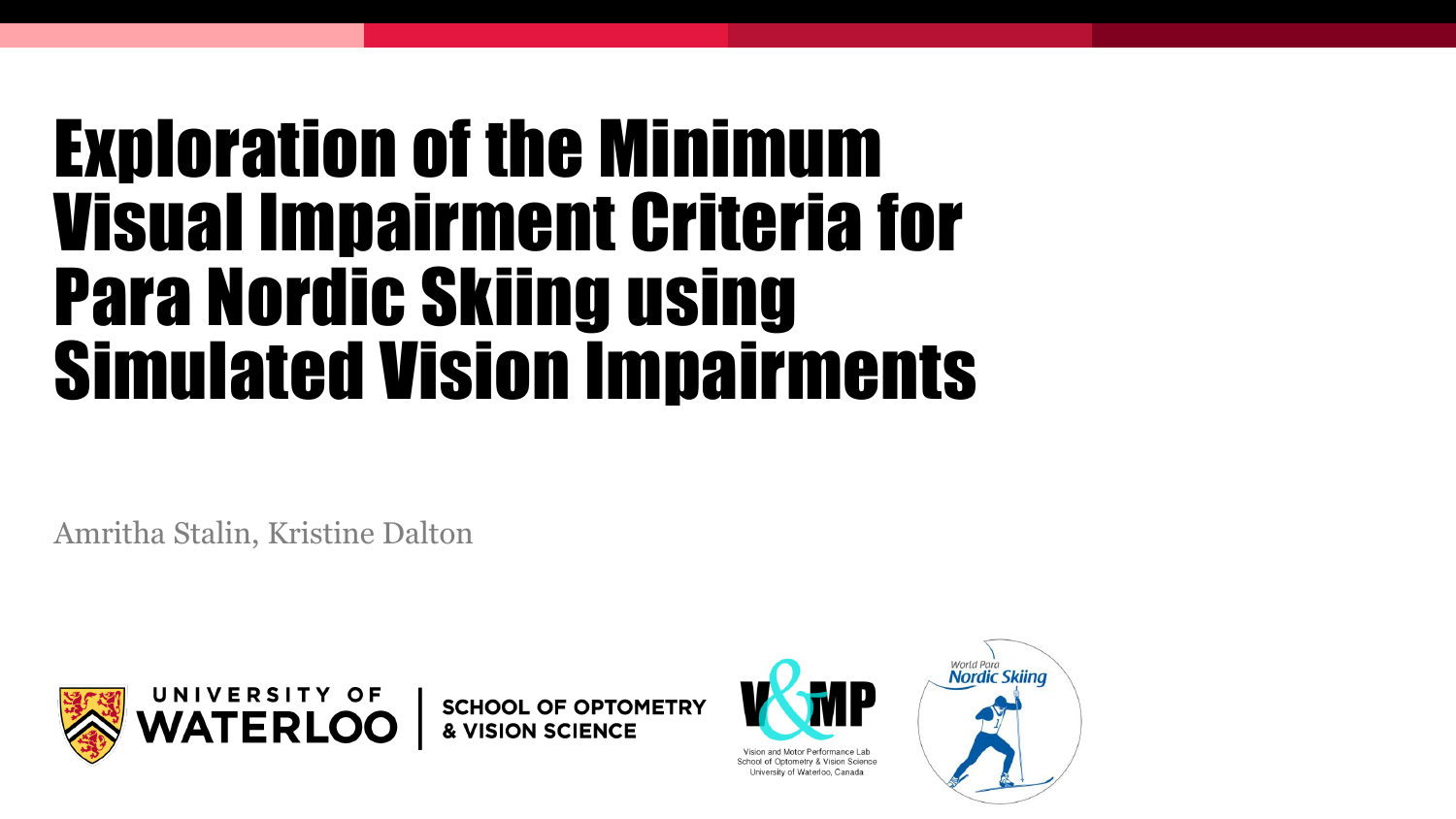# DISCLOSURES

- Funded by an **International Paralympic Committee Classification Research Grant** (with World Para Snow Sport).
- Additional funding provided by **University of Waterloo**



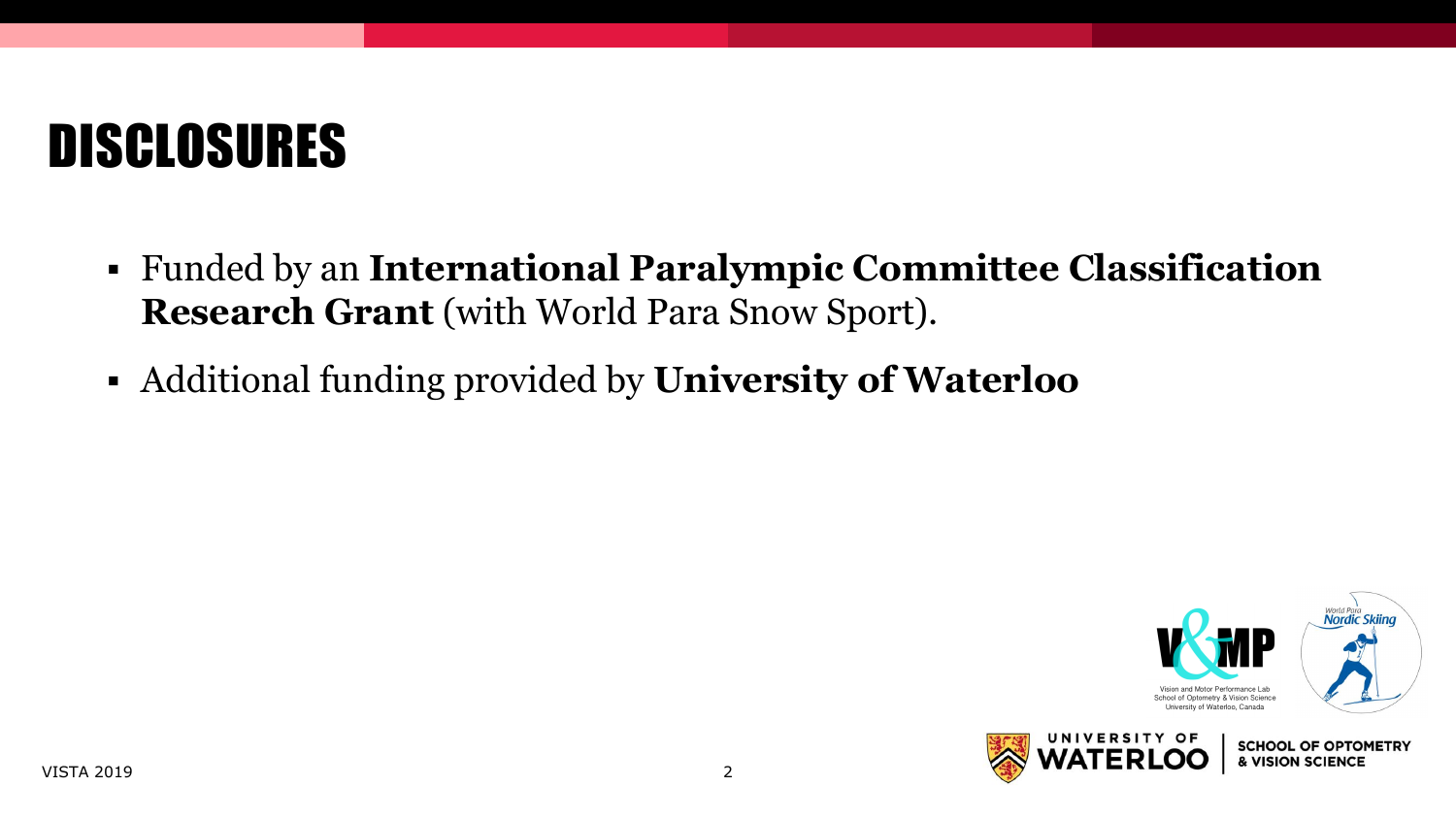# INTRODUCTION AND PURPOSE

- Classification in Paralympics
- Athlete Classification Code
- Evidence-based classification
	- Determining eligibility Minimum impairment criteria
	- Allocation of athletes into sport classes
- Purpose
	- Investigate the minimum vision impairment criteria for Para Nordic Skiing using simulated vision impairments in skiers with normal vision in nonadapted Nordic skiing



**SCHOOL OF OPTOMETRY VISION SCIENC** 

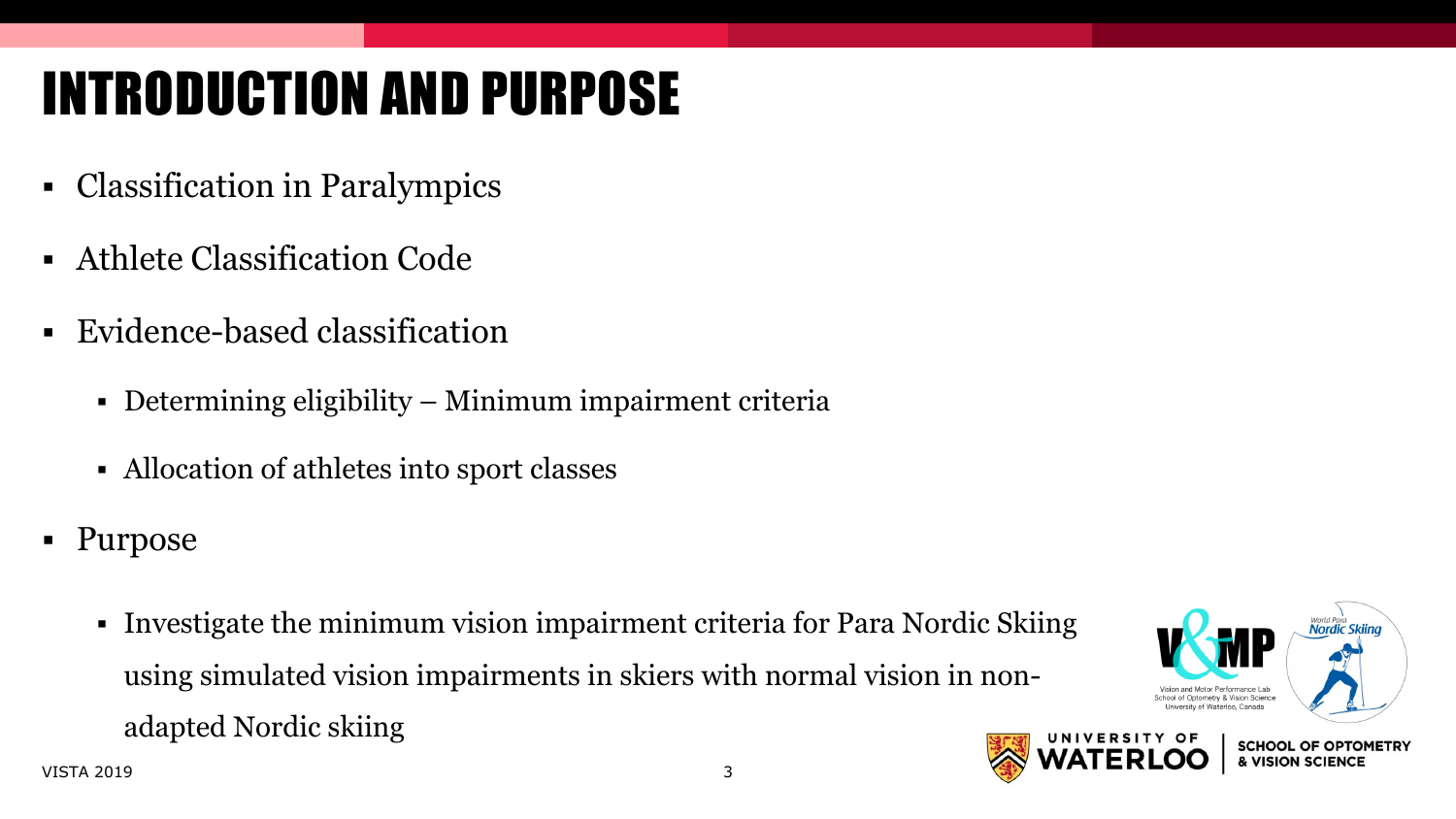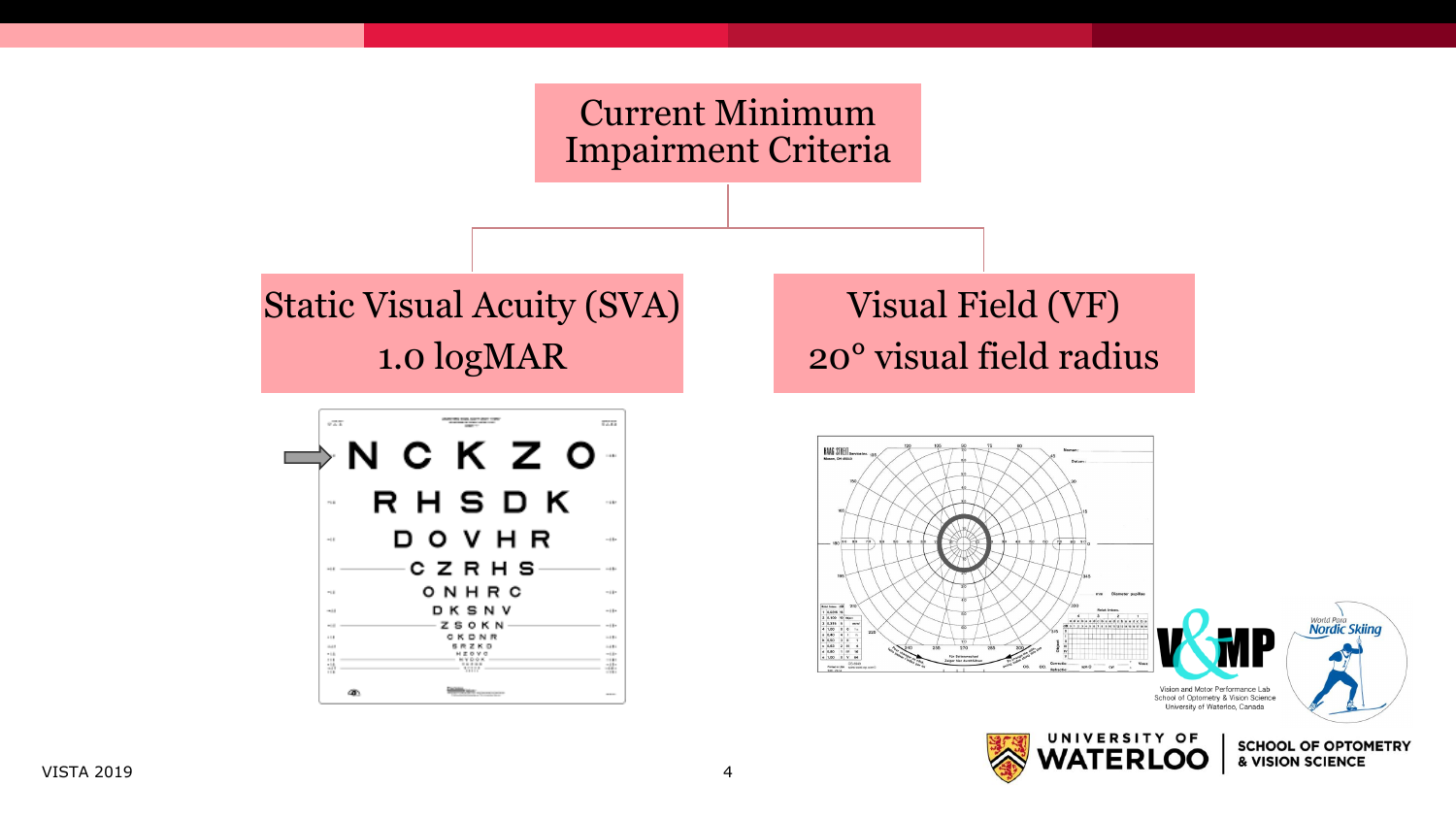# STUDY DESIGN

- With-in subject, repeated measures experimental design
- 2018 Para Nordic World Cup, Oberried, Germany
- Experienced adult ski racers
	- Guides, coaches, team members, members of the local ski club
- **Two visits**



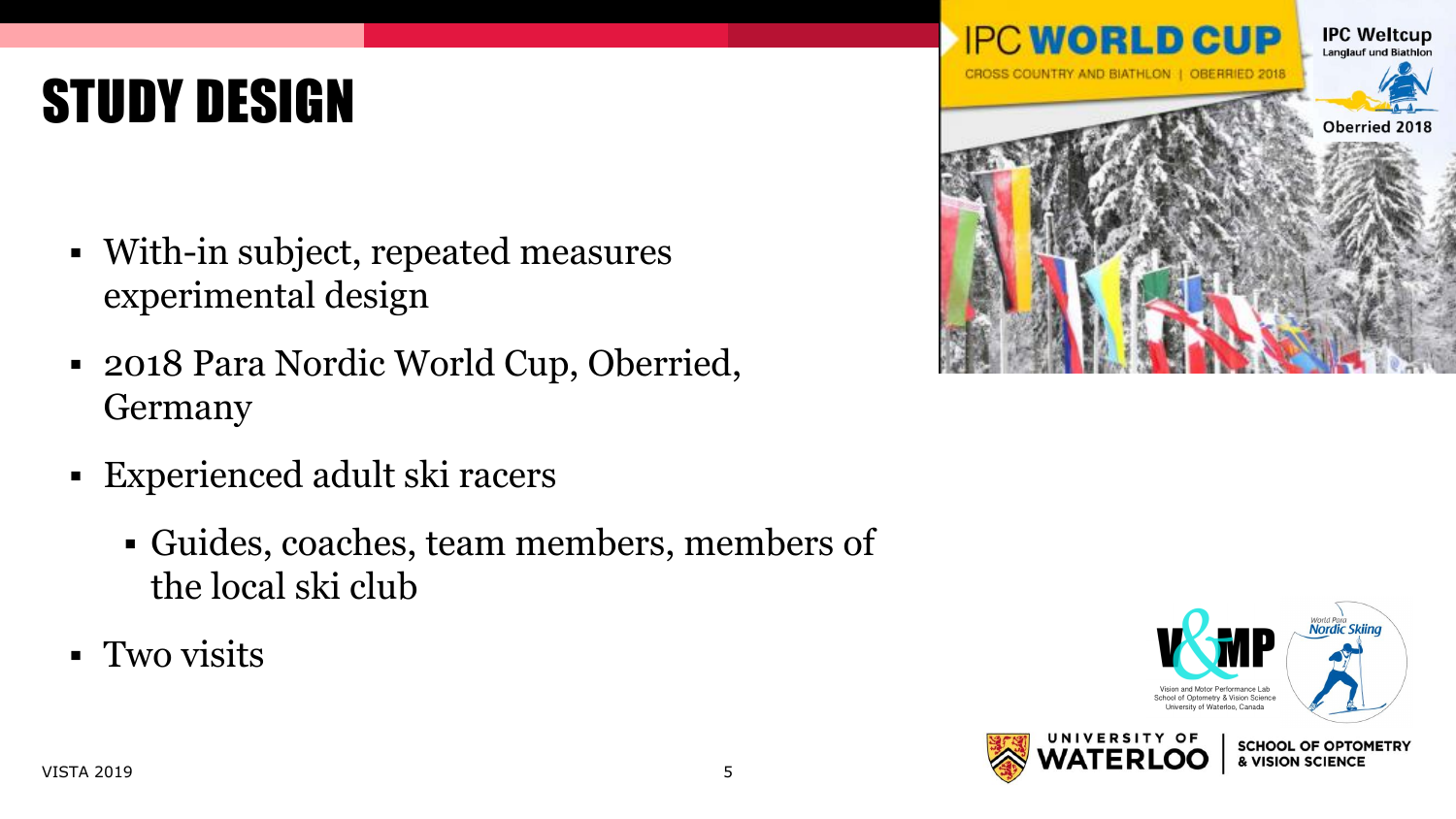## **METHODS**

Visit 1:

- Questionnaire
- Vision function assessment (binocular)
	- Static visual acuity ETDRS, BRVT charts (logMAR)
	- Contrast sensitivity MARs chart (logCS)
	- Visual field Arc perimeter (Esterman scoring in %)

▪ Conditions: Habitual & Simulated impairments





**& VISION SCIENCE**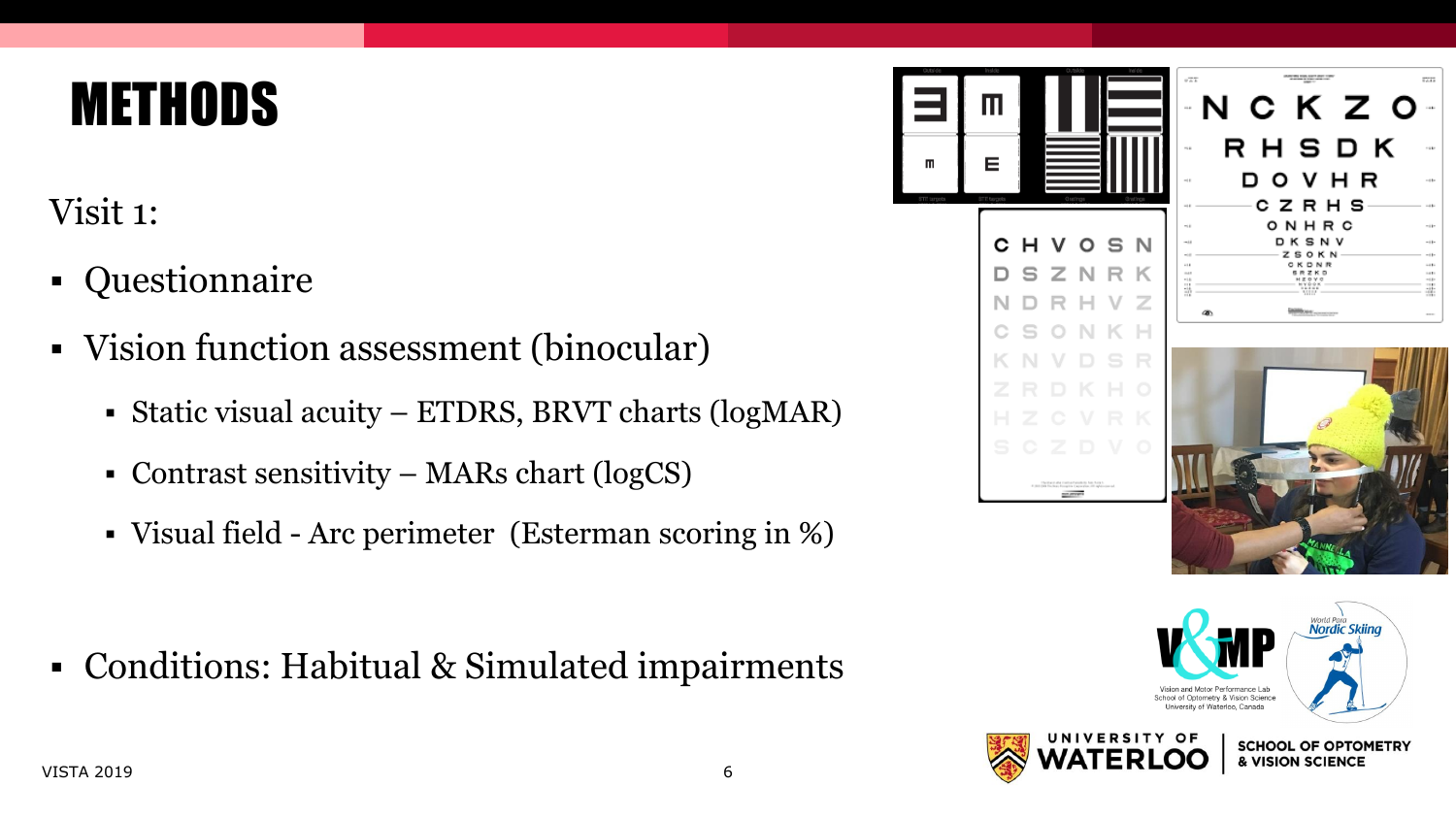# SIMULATED IMPAIRMENTS

Cambridge simulation glasses (8 levels)

- Visual Acuity
	- $\cdot$  -0.02 to 1.36 logMAR
- Contrast Sensitivity
	- 1.77 to 0.34 logCS
- Painted goggles (6 levels)
- Visual Field
	- 85% to 20% visual field extent

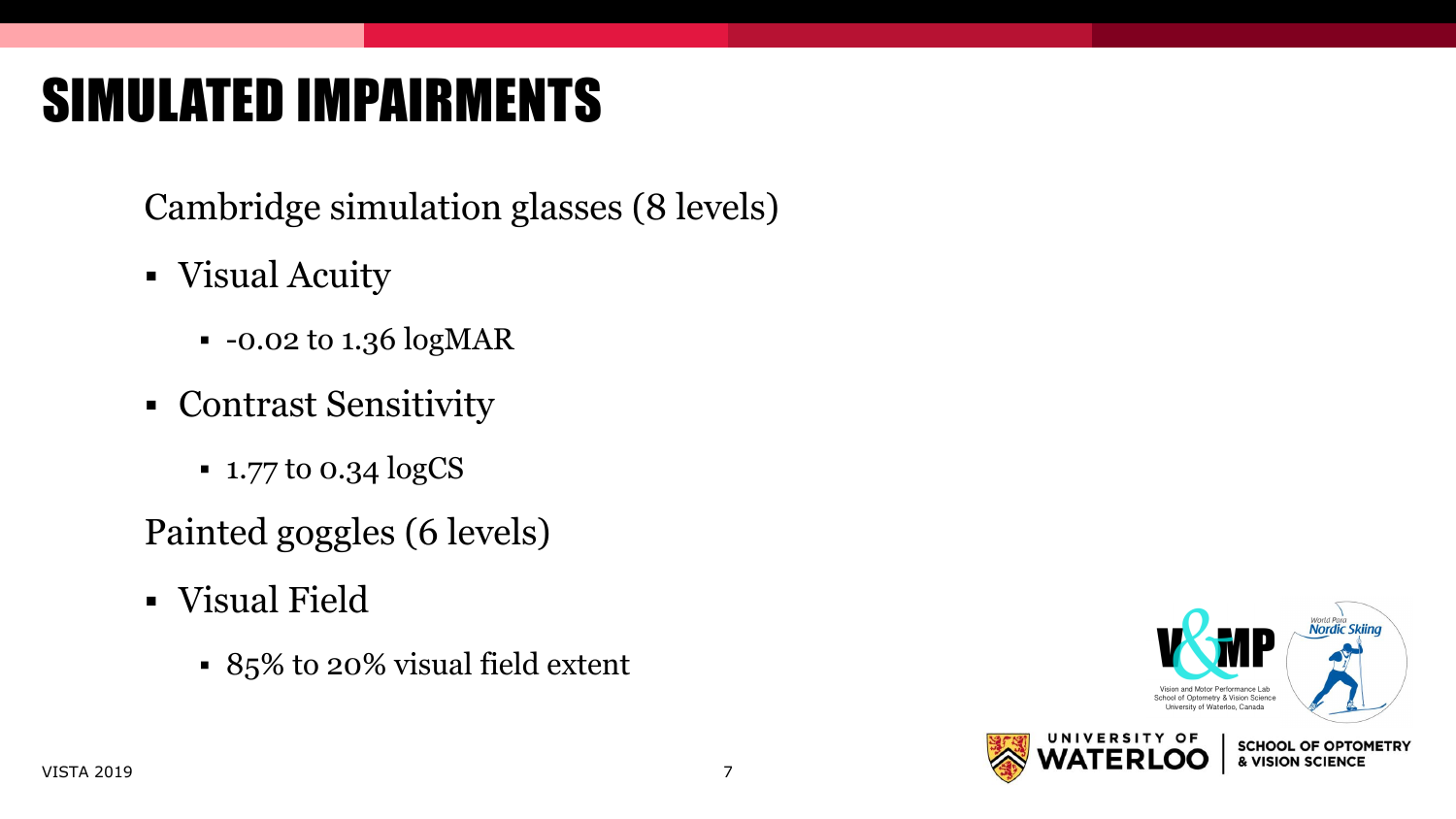# VISIT 2: SKIING TRIALS

- 400 to 500m course
- 18 skiing trials total
- First and last trials with clear goggles
- Middle 16 trials included:
	- 2 clear goggle trials
	- 8 visual acuity + contrast sensitivity impairments
	- 6 visual field impairments
	- Randomly assigned
- Time to complete each run compared to baseline
	- Average of 4 clear goggle trials



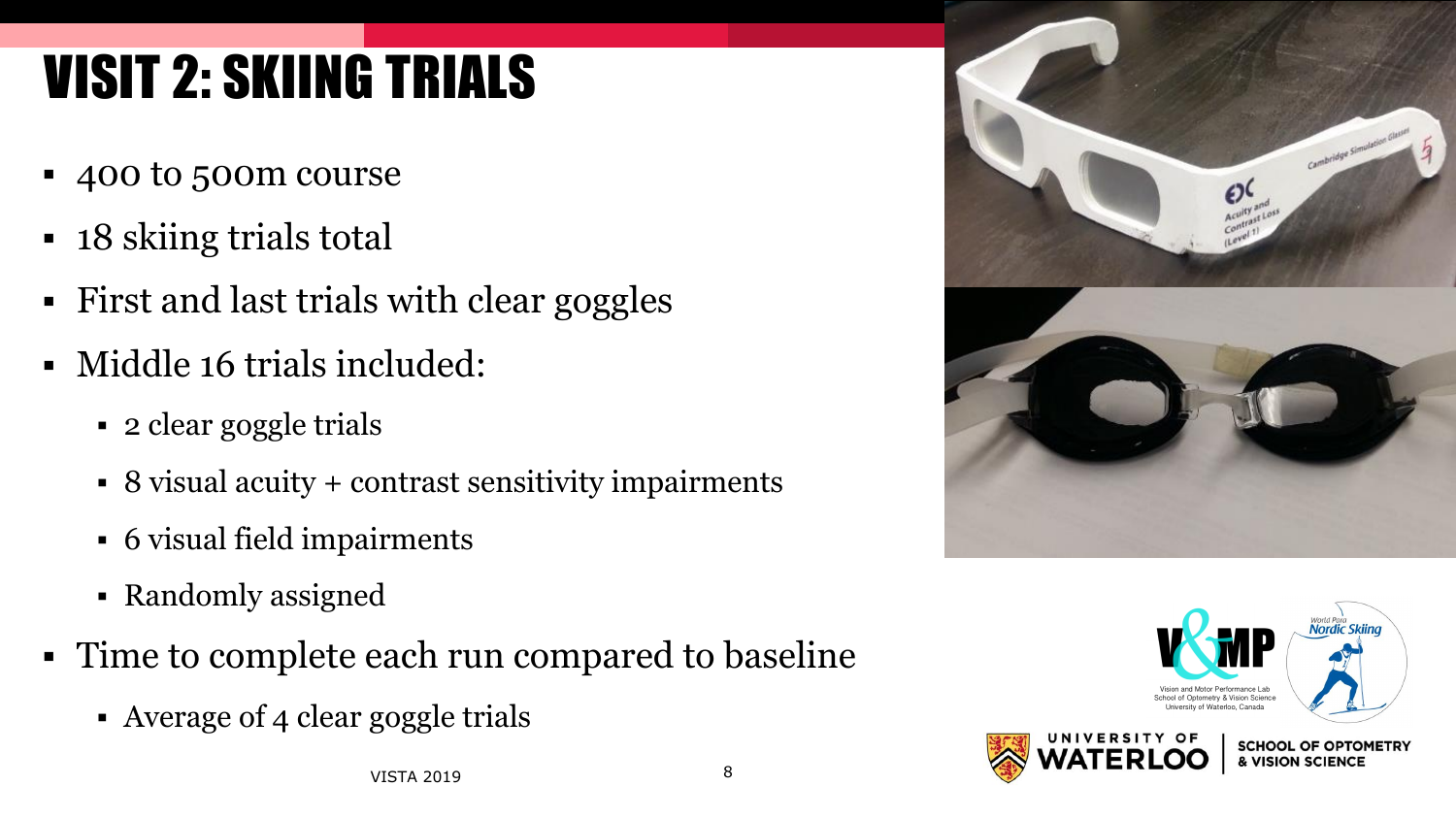# DATA ANALYSIS

- Normality: Shapiro-Wilk test, Q-Q plots
- Friedman's Two-Way Analysis of Variance (p<0.05) with Dunn post-hoc test
	- Order & fatigue effects on race time
	- Simulation effects on race time
- ROC analysis
	- Youden's J: optimum criteria maximum sensitivity and specificity
		- Sensitivity: correctly include skiers with eligible vision impairments
		- Specificity: correctly exclude skiers without eligible vision impairments



**VISION SCIENC** 

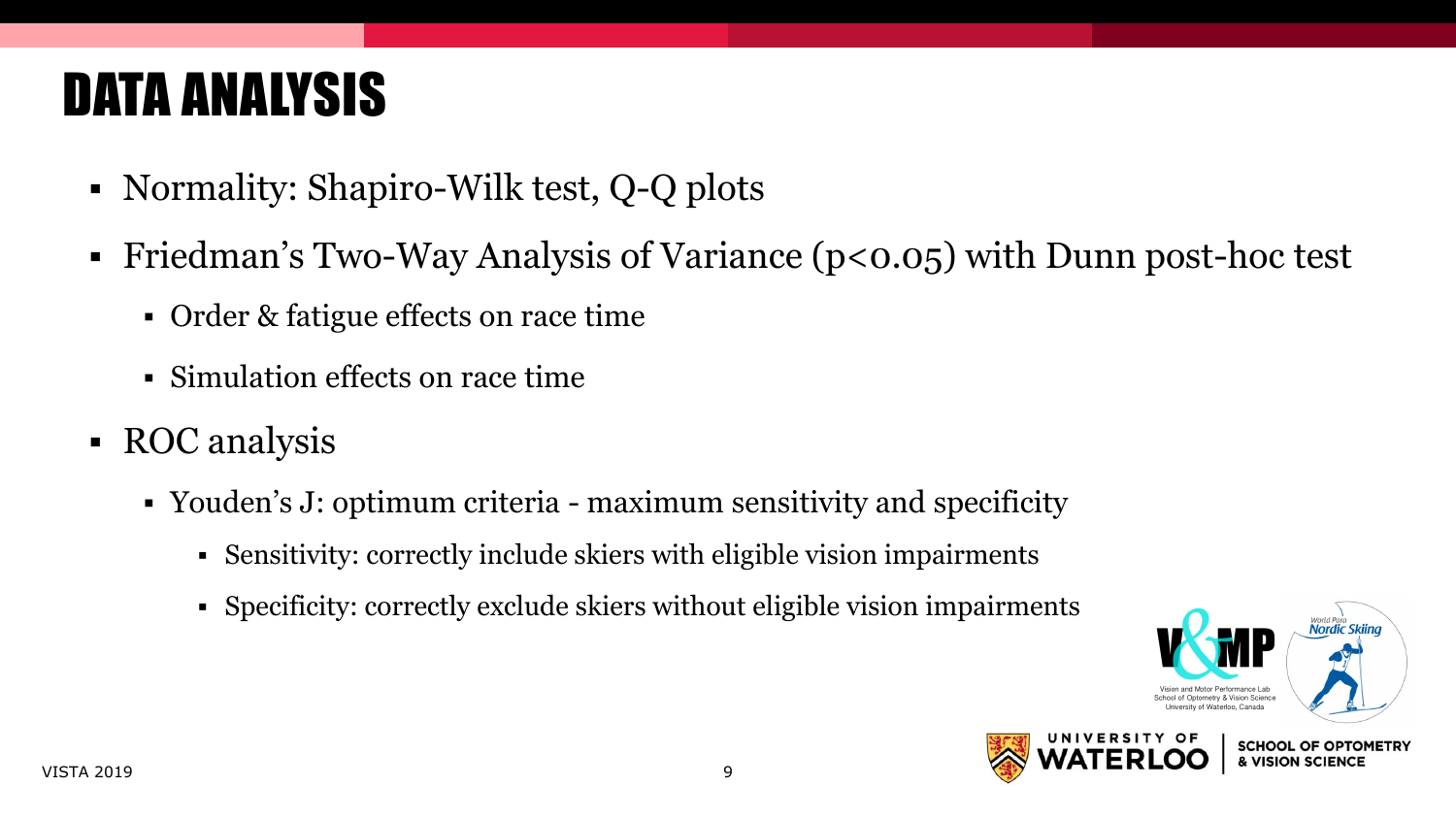# POPULATION

- 22 sighted, experienced Nordic skiers (6 Females, 16 Males)
	- $\cdot$  28.09  $\pm$  9.67 yrs; range: 16 to 50 yrs
	- Coaches (12), Guides (5), local ski club (4), Physio (1)
	- **•** 11 Nations
- Years of experience:  $21.59 \pm 10.86$  yrs; range: 5 to 44 yrs
- Total hours of skiing in a week:  $8.90 \pm 4.68$  hrs; range: 1 to 20 hrs

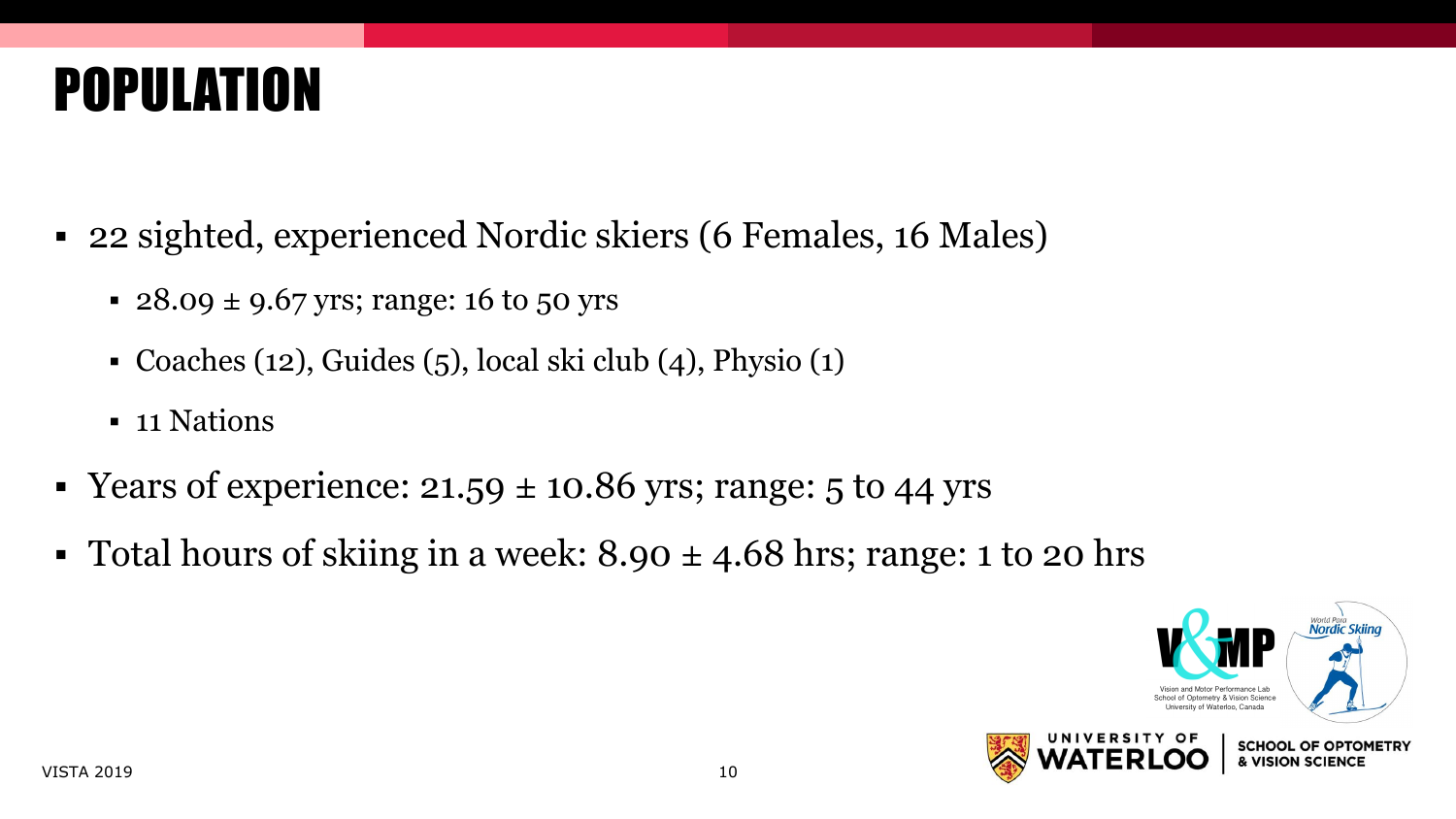# ORDER & FATIGUE EFFECTS

- No difference in race time was found across the clear goggle trials
	- Skiers could maintain a consistent race pace
- No systematic order effect on performance in the data
	- Skiers did not get progressively faster as they became more familiar with the course

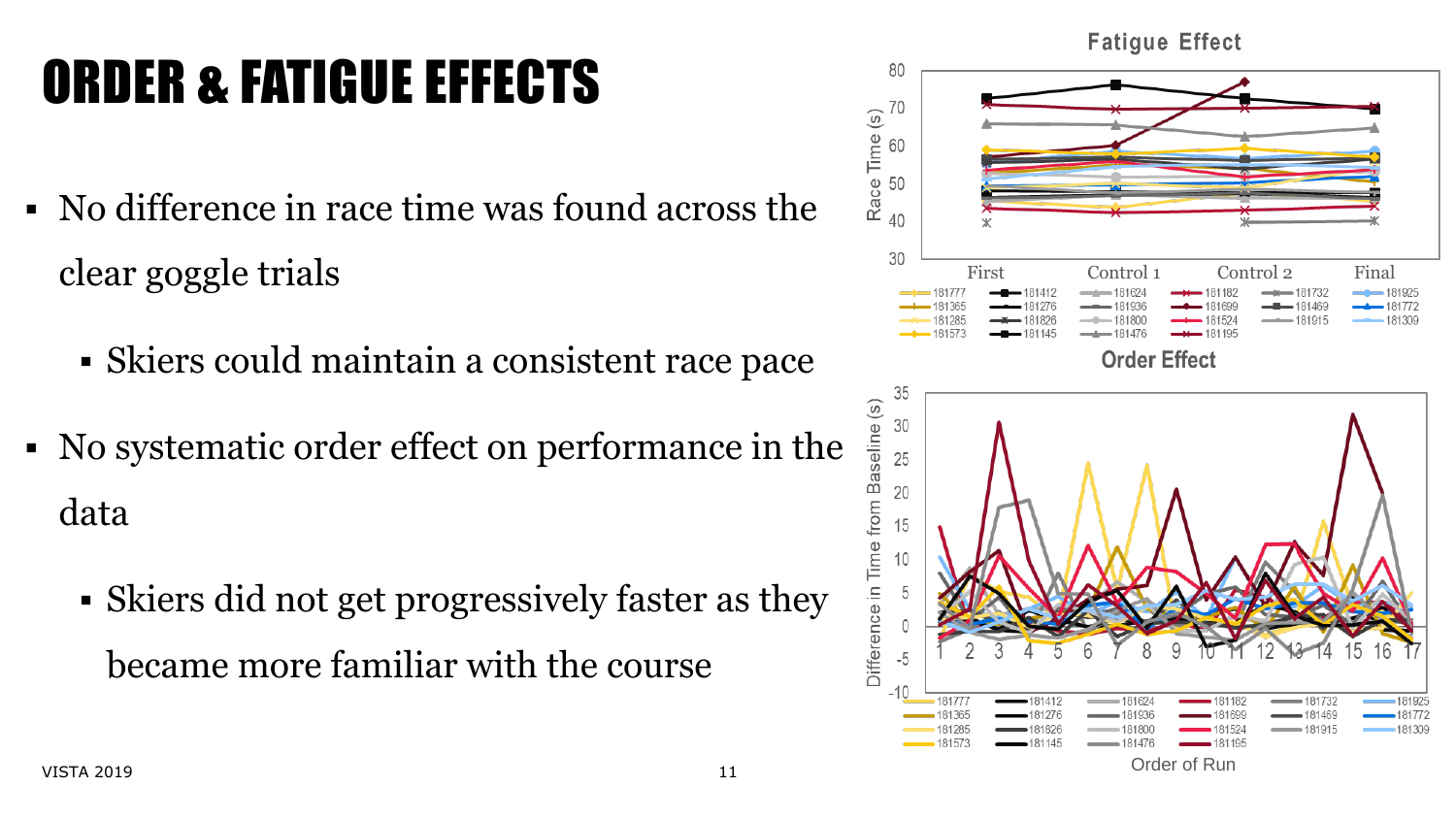## SIMULATION EFFECT: VISUAL ACUITY & CONTRAST SENSITIVITY

- Simulated impairment trials compared to baseline time
- Race time increased gradually
	- Steeper increase from Level 5
		- **0.85 ± 0.1 logMAR**
		- **0.95 ± 0.11 logCS**



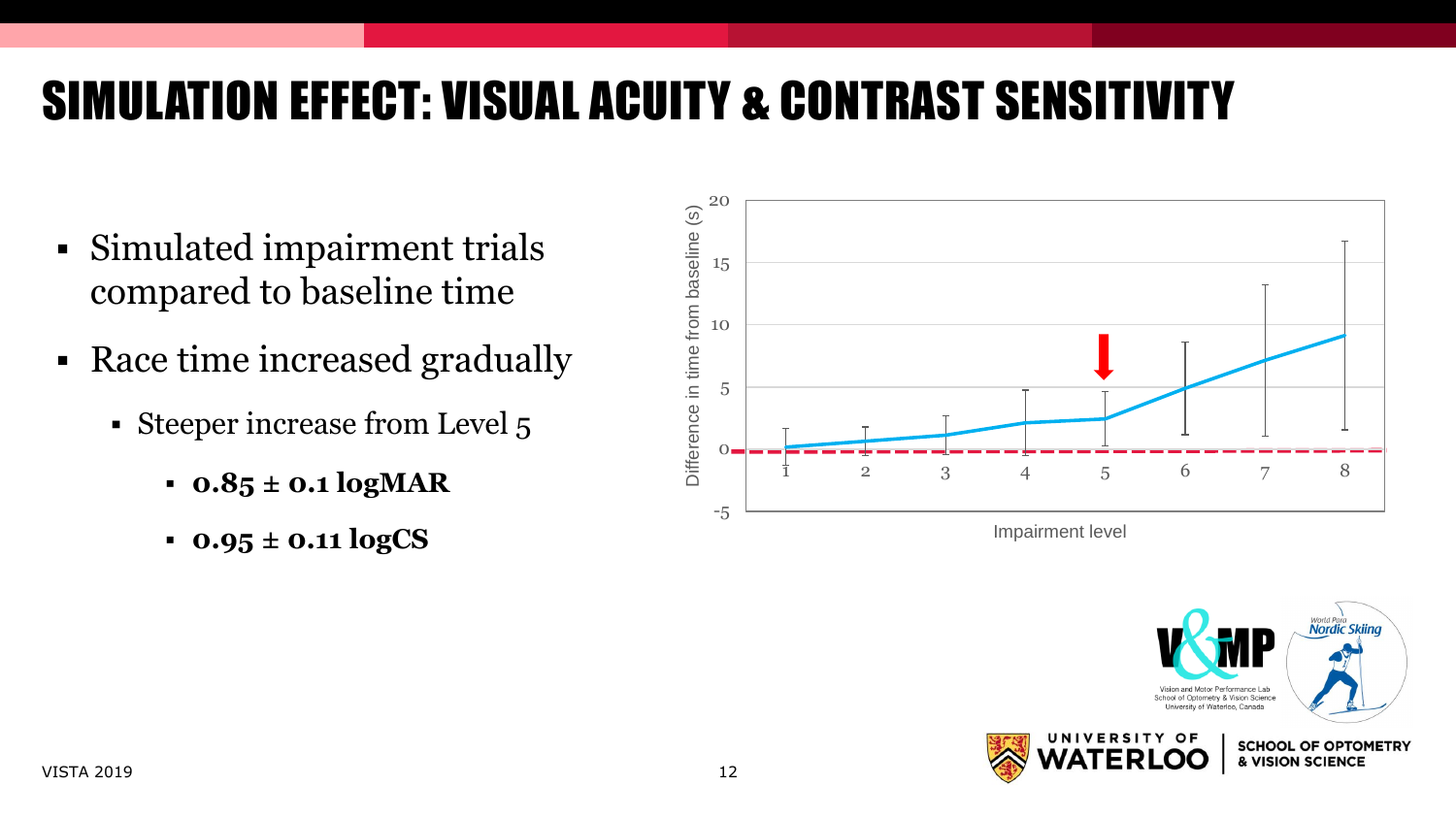# OPTIMUM CUT-OFF: VISUAL ACUITY



**ATERIOO** 

**& VISION SCIENCE**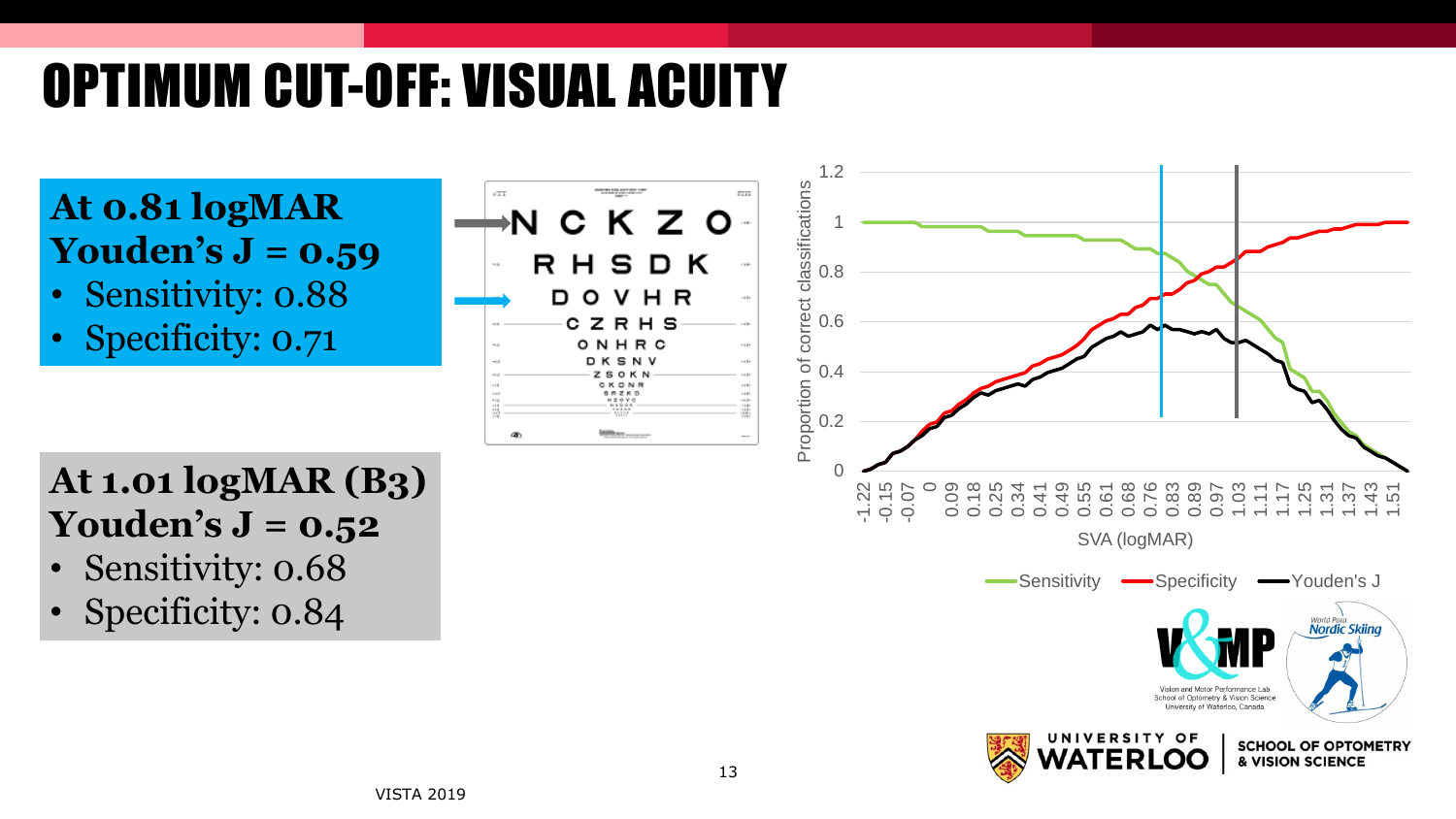# OPTIMUM CUT-OFF: CONTRAST SENSITIVITY

C

D

N

н

s

### **At 1.14 logCS Youden's J = 0.60**

- Sensitivity: 0.91
- Specificity: 0.69

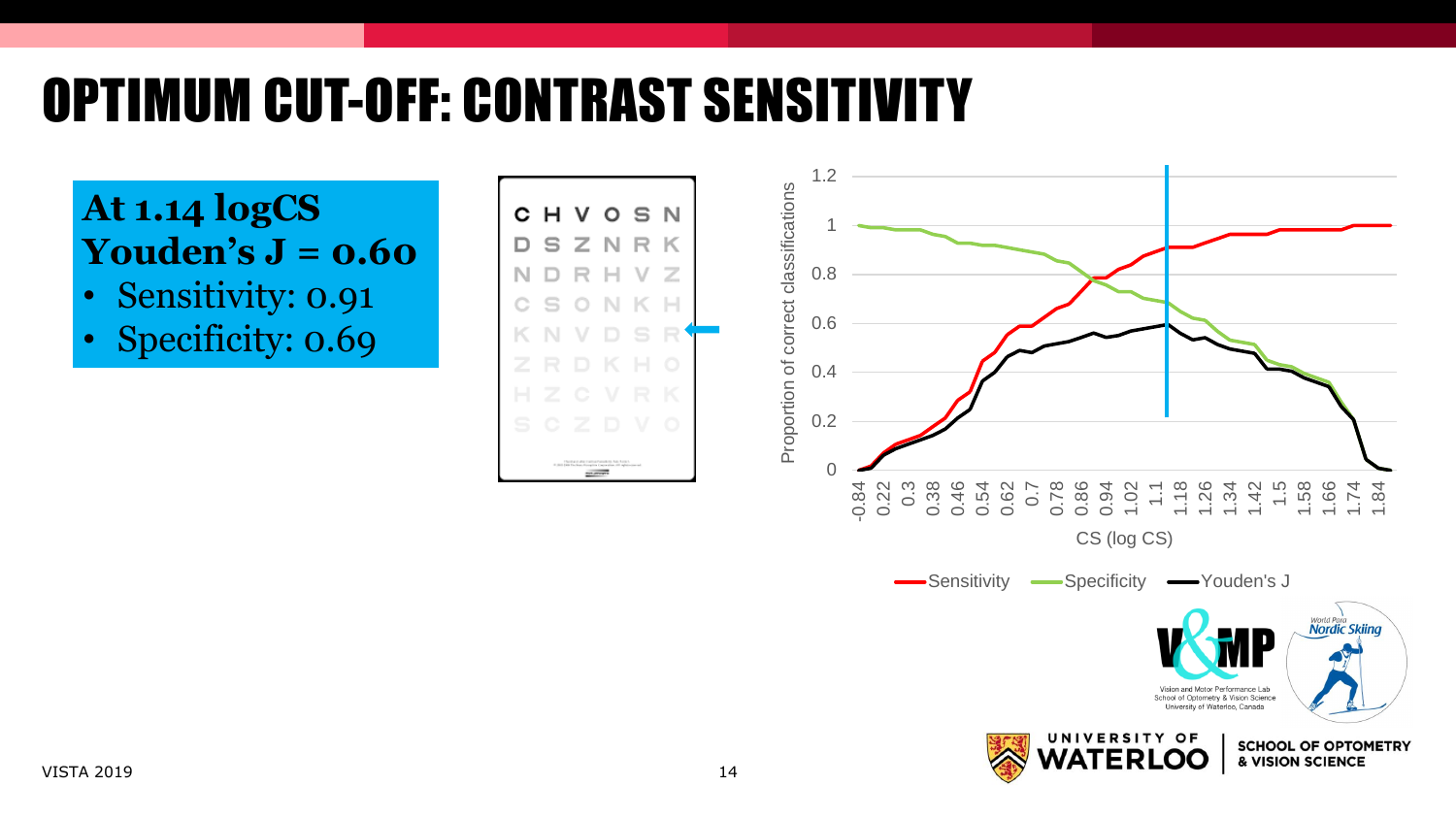# SIMULATION EFFECT: VISUAL FIELD

- Skiing performance decreased gradually
- Significantly different at Level 5
	- **33.4% visual field extent**



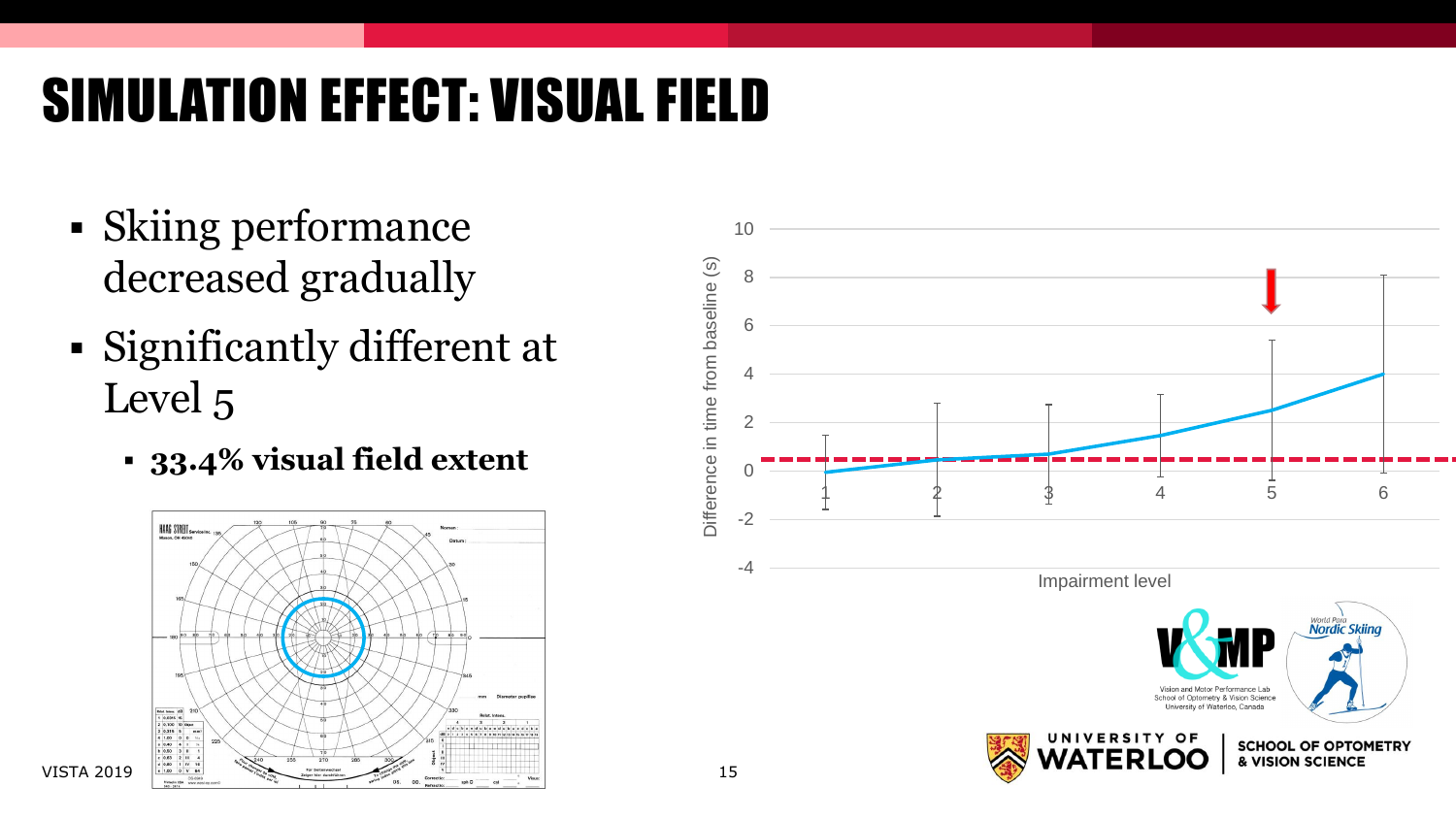# OPTIMUM CUT-OFF: VISUAL FIELD

**At 37.9% Youden's J = 0.50**  Sensitivity: 0.71 Specificity: 0.79

**at 21.7% (B3) Youden's J = 0.16**  Sensitivity: 0.21 Specificity: 0.95

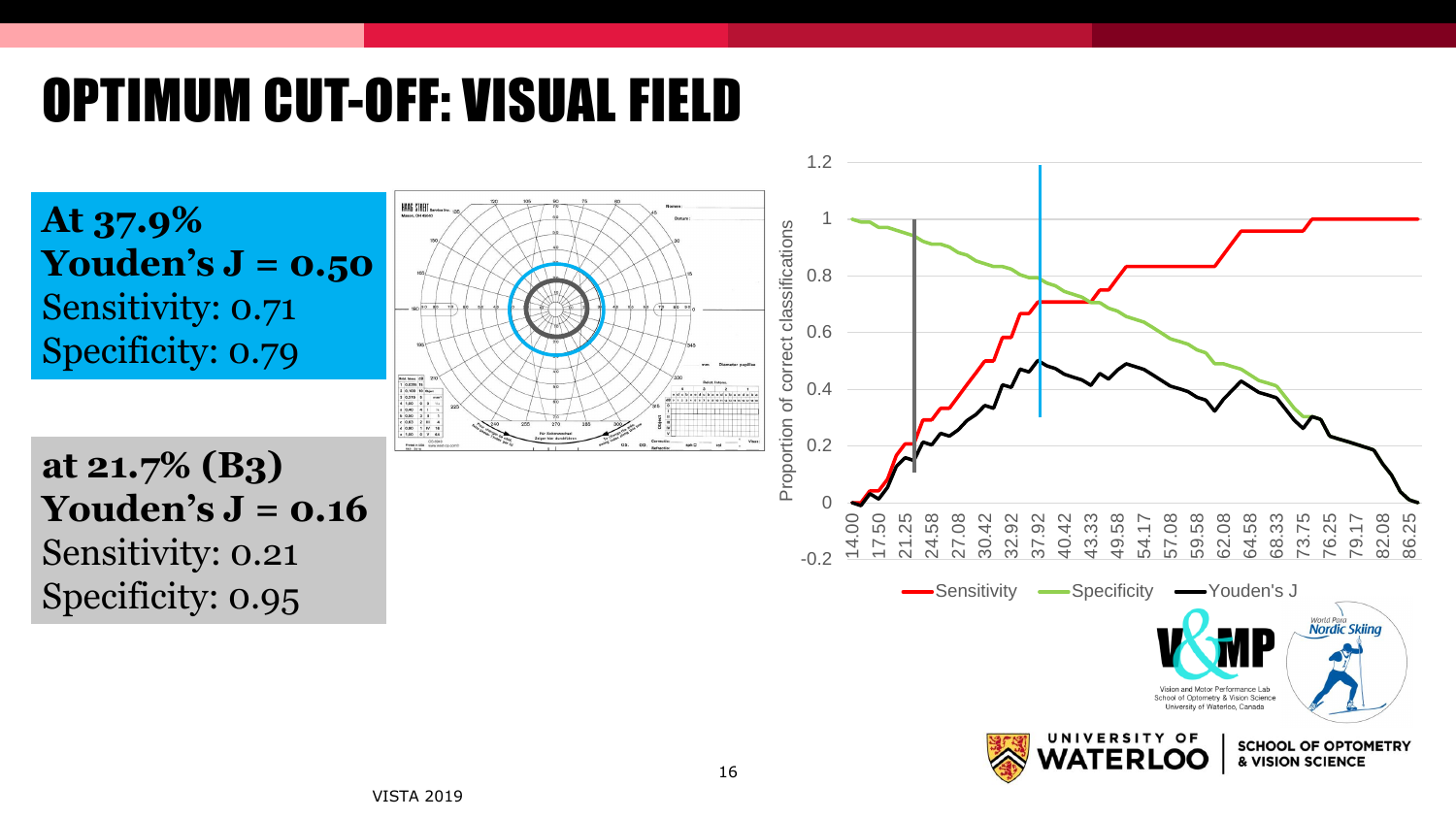# **CONCLUSION**

▪ Moderate reductions in visual acuity, contrast sensitivity, and visual field appear to affect skiing performance negatively

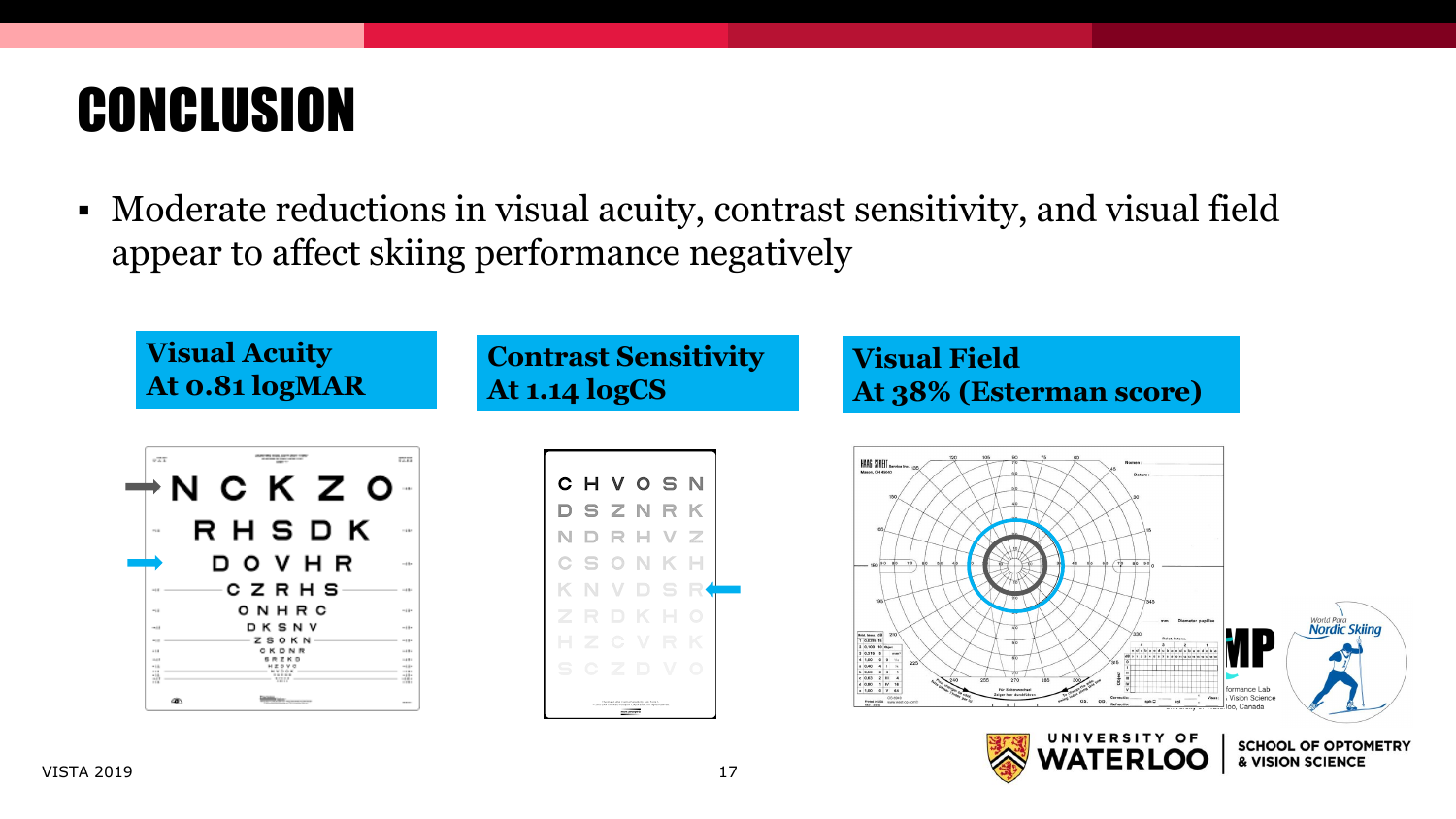#### VISTA 2019 18

## Acknowledgements

- World Para Nordic Skiing and the International Paralympic **Committee**
- The Classification Research and Development Center for athletes with vision impairment, Vrije Universiteit Amsterdam
- Participants, coaches, and team members





**Classification Research Partner** 







CHOOL OF OPTOMETRY **VISION SCIENCI**